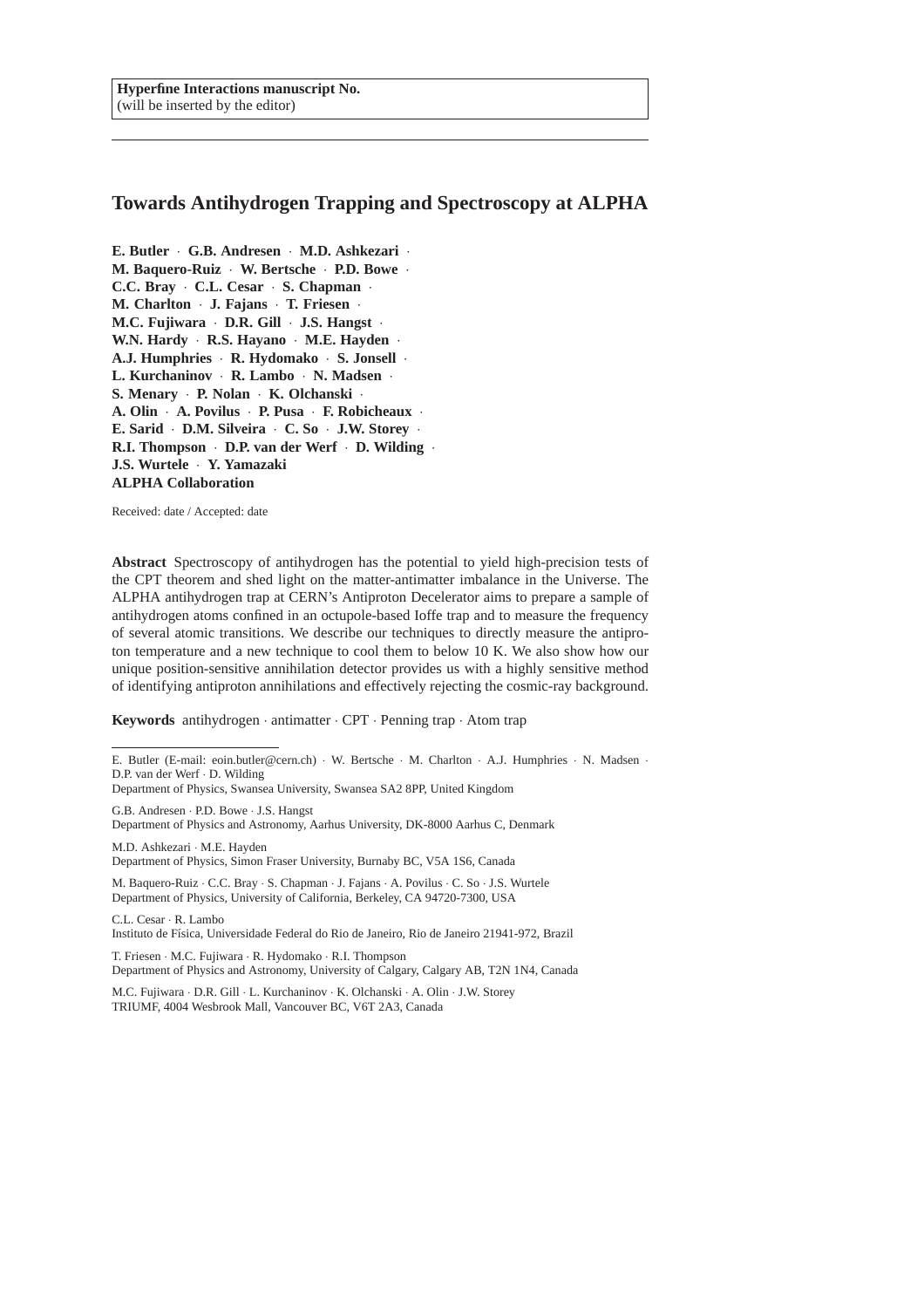## **1 Introduction**

Antihydrogen, the bound state of an antiproton and a positron, is the simplest pure antimatter atomic system. The first cold (non-relativistic) antihydrogen atoms were synthesised by the ATHENA experiment in 2002 by combining antiprotons and positrons under cryogenic conditions in a Penning trap [\[1](#page-8-0)]. The neutral antihydrogen atoms formed were not confined by the electric and magnetic fields used to hold the antiprotons and positrons as non-neutral plasmas, but escaped to strike the matter of the surrounding apparatus and annihilate. Detection of the coincident antiproton and positron annihilation signals was used to identify antihydrogen in these experiments. However, before performing high-precision spectroscopy, it is highly desirable, perhaps even necessary, to confine the antihydrogen in an atomic trap.

### **2 Atom Trap**

Atoms with a permanent magnetic dipole moment  $\mu$  can be trapped by exploiting the interaction of the dipole moment with an inhomogeneous magnetic field. A three-dimensional maximum of magnetic field is not compatible with Maxwell's equations, but a minimum is. Thus, only atoms with  $\mu$  aligned antiparallel to the magnetic field (so-called 'low-field seekers') can be trapped.

ALPHA creates a magnetic minimum using a variation of the Ioffe-Pritchard configuration [\[2\]](#page-8-1), replacing the transverse quadrupole magnet with an octupole [\[3\]](#page-8-2). The octupole and the 'mirror coils' that complete the trap are superconducting and are cooled to 4 K by immersing them in liquid helium. The depth of the magnetic minimum produced is approximately 0.8 T, equivalent to a trap depth of  $0.6 K \times k_B$  for ground state antihydrogen.

ALPHA's scheme to detect trapped antihydrogen is to quickly release trapped atoms from the atomic trap and detect their annihilation as they strike the apparatus. Having the antihydrogen atoms escape over a short time minimises the background from cosmic rays that can mimic antihydrogen annihilations (see section [5\)](#page-6-0), so the magnet systems have been designed to remove the stored energy in as short a time as possible. The current has been

W.N. Hardy

Department of Physics and Astronomy, University of British Columbia, Vancouver BC, V6T 1Z4, Canada

R.S. Hayano

Department of Physics, University of Tokyo, Tokyo 113-0033, Japan

S. Jonsell

Fysikum, Stockholm University, SE-10609, Stockholm, Sweden

S. Menary

Department of Physics and Astronomy, York University, Toronto, ON, M3J 1P3, Canada

P. Nolan · P. Pusa

Department of Physics, University of Liverpool, Liverpool L69 7ZE, United Kingdom

F. Robicheaux

Department of Physics, Auburn University, Auburn, AL 36849-5311, USA

E. Sarid

Department of Physics, NRCN-Nuclear Research Center Negev, Beer Sheva, IL-84190, Israel

D.M. Silveira · Y. Yamazaki

Atomic Physics Laboratory, RIKEN Advanced Science Institute, Wako, Saitama 351-0198, Japan Graduate School of Arts and Sciences, University of Tokyo, Tokyo 153-8902, Japan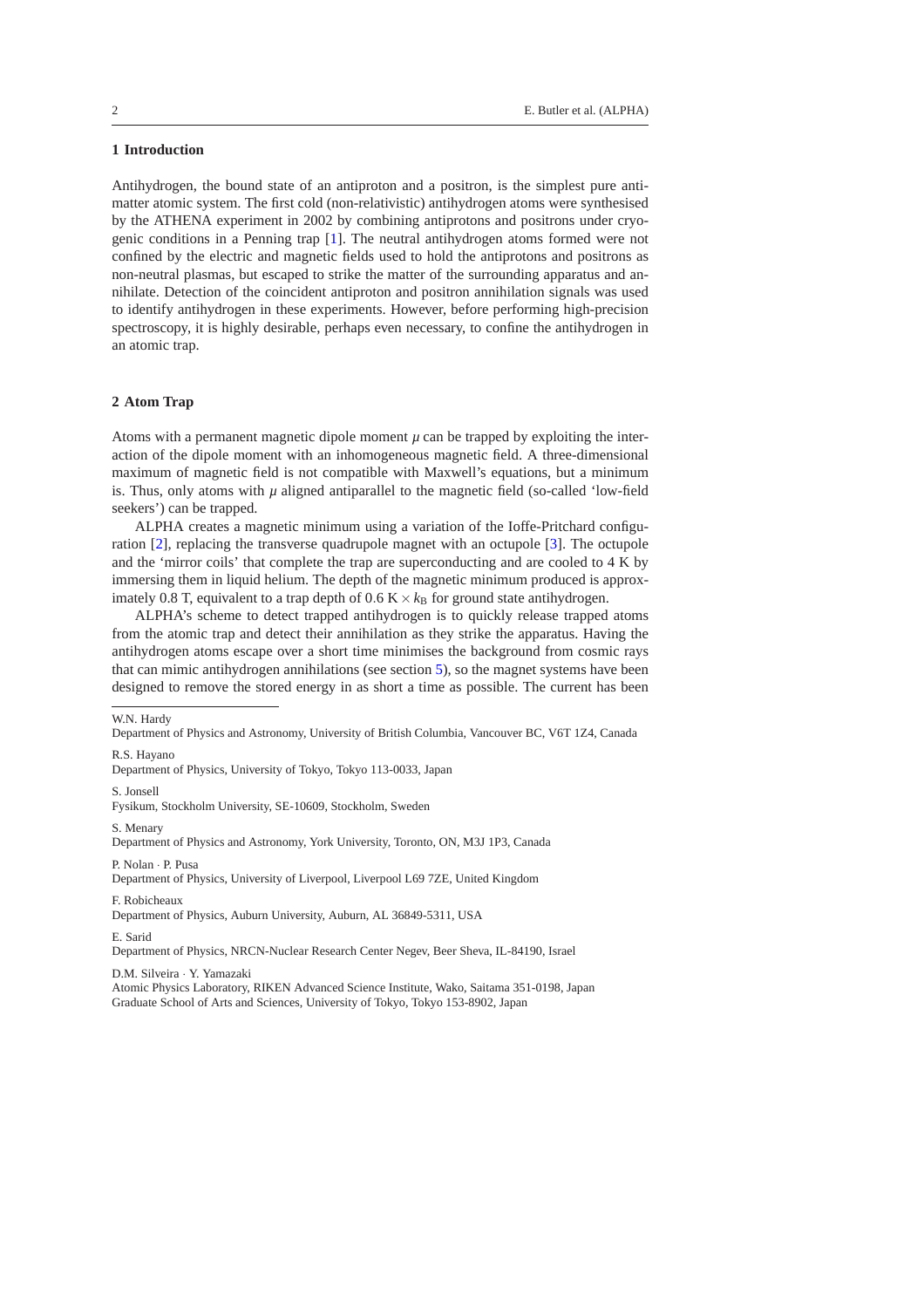measured to decay with a time constant of 9 ms for the octupole and 8.5 ms for the mirror coils.

The atom trap is superimposed on a Penning trap, which is used to confine the charged particles used in antihydrogen production. The Penning trap electrodes are also cooled by a liquid helium reservoir and reach a temperature of approximately 7 K. In the absence of external heating sources, the stored non-neutral plasmas should come into thermal equilibrium at this temperature.

Introduction of the multipolar transverse magnetic field modifies the confinement properties of the Penning trap. In the most extreme case, this manifests as a 'critical radius' [\[4](#page-8-3)], outside which particles can be lost from the trap simply because the magnetic field lines along which the particles move intersect the electrode walls. Even if particles are not lost, the transverse field results in a higher rate of plasma diffusion [\[5\]](#page-8-4). As the plasma diffuses and expands, electrostatic potential energy is converted to thermal energy, resulting in a temperature higher than would be otherwise expected.

ALPHA chose to use an octupole instead of the prototypical quadrupole in its Ioffe trap to reduce the transverse fields close to the axis of the Penning trap, where the nonneutral plasmas are stored. Though this choice can significantly ameliorate the undesirable effects, it does not eliminate them entirely. Other sources of heating, notably the coupling of the particles to electronic noise [\[6](#page-8-5)], will also increase the temperature. This highlights the importance of direct, absolute measurements of the particle temperature to accurately determine the experimental conditions.

#### **3 Cooling and temperature measurements of antiprotons**

The temperature of a plasma can be determined by measuring the distribution of particles in the tail of a Boltzmann distribution - a technique common-place in non-neutral plasma physics [\[7](#page-8-6)]. This measurement has the advantage of yielding the absolute temperature of the particles without recourse to supporting measurements (for example, of the density distribution), unlike measurements of the frequencies of the normal plasma modes [\[8](#page-8-7)], which can only give a relative temperature change. The plasmas typical in ALPHA have densities in the range  $10^6$  to  $10^8$  cm<sup>-3</sup>, with collision rates high enough to ensure that the plasma comes to equilibrium in a few seconds. In equilibrium, the energy of the particles conforms to a Boltzmann distribution.

To measure the temperature, the particles are released from a confining well by slowly (compared to the axial oscillation frequency) reducing the voltage on one side of the well. As the well depth is reduced, particles escape according to their energy; the first (highestenergy) particles to be released will be drawn from the tail of a Boltzmann distribution. As the dump progresses, the loss of particles causes redistribution of energy and, at later times, the measured distribution deviates from the expected Boltzmann distribution. The escaping particles can be detected using a micro-channel plate as a charge amplifier, or for antimatter particles, by detecting their annihilation. The temperature is determined by fitting an exponential curve to the number of particles released as a function of energy, such as in the example measurement shown in Fig. [1.](#page-3-0)

The actual process of manipulating the trap potentials can change the temperature of the particles as the measurement takes place. Particle-in-cell (PIC) simulations of the measurement process have predicted that the temperature obtained from the fit is around 15% higher than the initial temperature for a typical antiproton cloud. For the denser electron and positron plasmas, the measured temperature can be as much as factor of two higher than the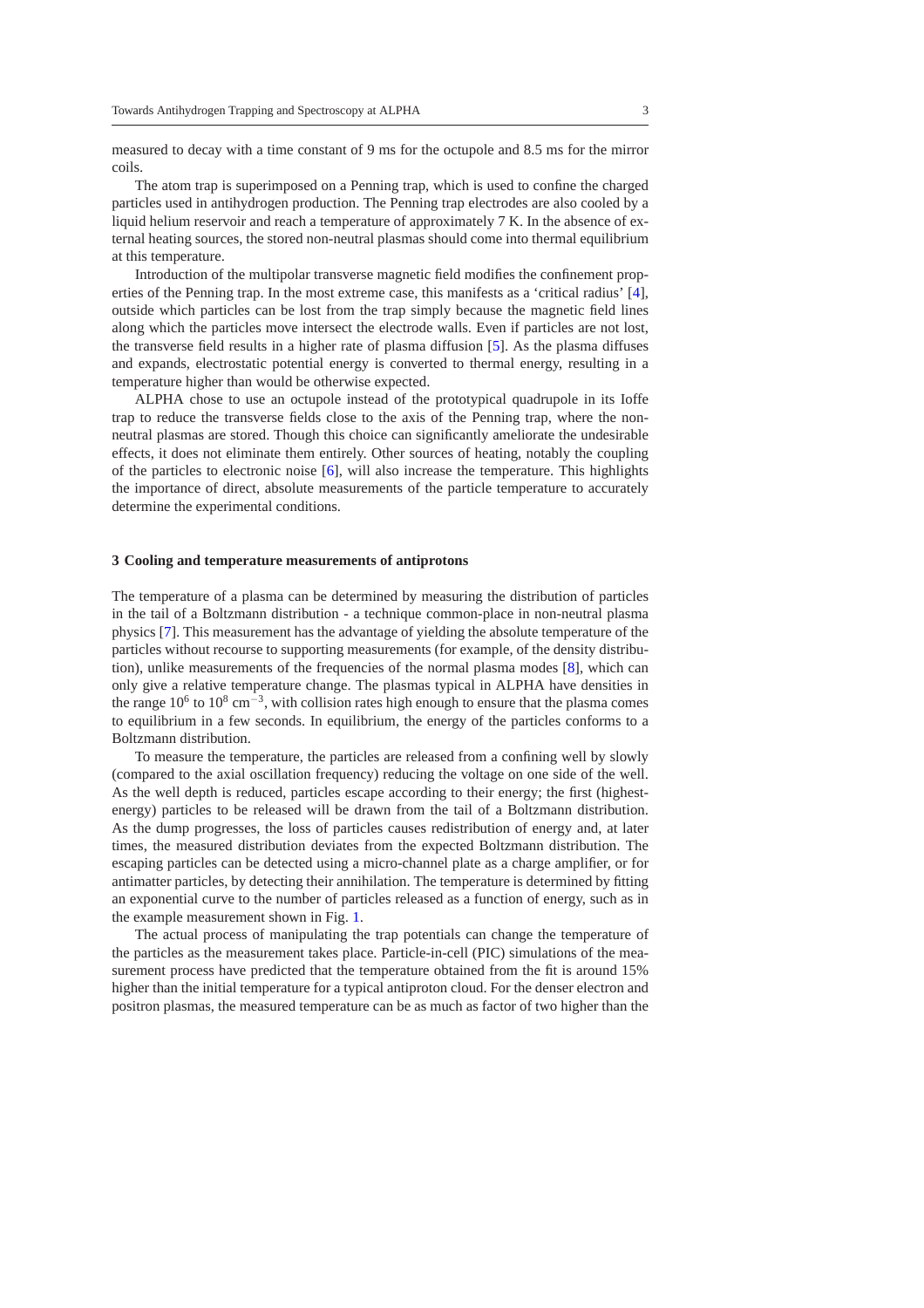<span id="page-3-0"></span>Fig. 1: An example temperature measurement of approximately 45,000 antiprotons, after separation from the cooling electrons and with the inhomogeneous trapping fields energised. The straight line shows an exponential fit to determine the temperature, which in this case, is  $(310 \pm 20)$  K



initial temperature. We can apply the corrections determined from these simulations to the measured temperature to find the true temperature. This temperature diagnostic has been applied to all three particle species used in ALPHA - antiprotons, positrons and electrons. The lowest temperatures measured for electron or positron plasmas at experimentally relevant densities  $(10^6 \text{ cm}^{-3} \text{ or more})$  is of the order of 40 K.

Electrons are used to collisionally cool the antiprotons, which, due to their larger mass, do not effectively self-cool via synchrotron radiation. Before mixing the antiprotons with positrons to produce antihydrogen, the electrons must be removed. If the electrons were allowed to remain, they could potentially deplete the positron plasma by forming positronium, destroy antihydrogen atoms through charge exchange, or destabilise the positron plasma by partially neutralising it.

Electron removal is accomplished through the application of electric field pulses. These pulses remove the confining potential on one side of the well holding the antiproton/electron two-component plasma, typically for 100-300 ns. The electrons, moving faster than the antiprotons, escape the well. The well is restored before the antiprotons can escape, so they remain trapped. However, the process does not avoid disturbing the antiprotons. The electron removal process has been the focus of a significant portion of experimental effort at ALPHA, and the coldest antiproton temperatures obtained have been around 200-300 K.

## **4 Evaporative Cooling**

Antiprotons at a few hundred Kelvin will have a very small probability of forming lowenergy, trappable, antihydrogen atoms. To further cool the antiprotons, ALPHA has implemented a technique of forced evaporative cooling. Evaporative cooling is a common-place technique in neutral particle trapping, and has been instrumental in the production of Bose-Einstein condensates [\[9](#page-8-8)]. However, evaporative cooling has found limited application to charged particles.

Before evaporative cooling, a cloud of antiprotons, containing 45,000 particles, with a radius of 0.6 mm, density  $7.6 \times 10^6$  cm<sup>-3</sup>, and initial temperature of (1040 ± 45) K was prepared in a 1.5 V deep potential well. The collision rate between antiprotons was of order 200 s<sup>-1</sup>, high enough to ensure that the temperatures in the parallel and perpendicular degrees of freedom had equilibrated before evaporative cooling commenced.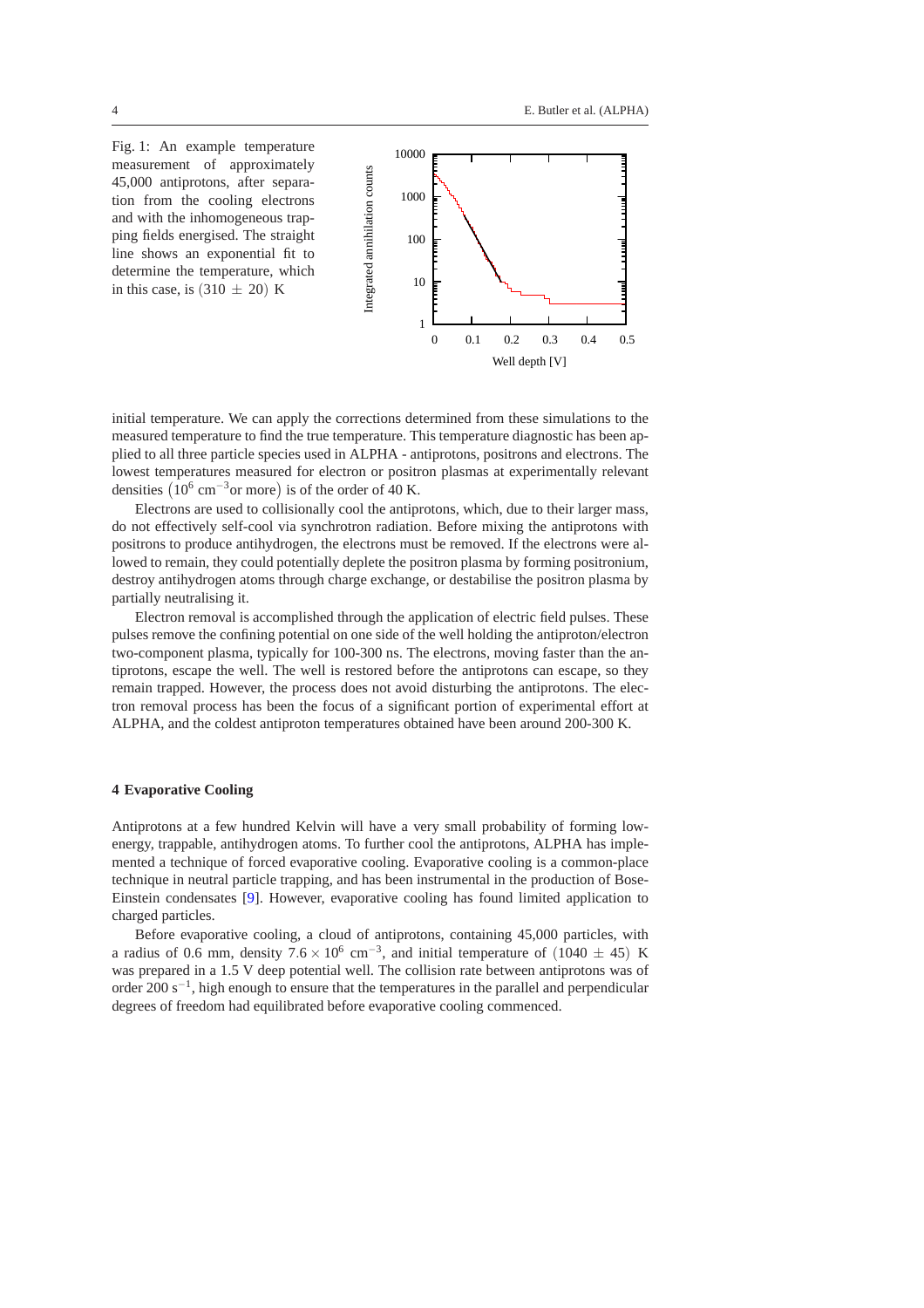To perform evaporative cooling, the confining potential on one side of the well is slowly (with respect to the equilibration rate) lowered. Particles with kinetic energy higher than the instantaneous well depth escape the trap, carrying with them energy in excess of the mean thermal energy. The distribution then evolves towards a Boltzmann distribution with lower temperature, and the process continues.

Starting with 45,000 antiprotons at 1040 K, we have obtained temperatures as low as  $(9 \pm 4)$  K with  $(6 \pm 1)$ % of the particles stored in a 10 mV deep well. Measurements of the temperature, number of particles and transverse size of the clouds were made at a number of points between the most extreme well depths. The temperatures and number of particles remaining at each measurement point are shown in Fig. [2.](#page-4-0)

<span id="page-4-0"></span>

Fig. 2: The temperature (a) and the fraction of the initial number of particles (b) after evaporative cooling to a series of well depths. The minimum temperature is  $(9 \pm 4)$  K

The evaporation process can be described using simple rate equations for the number of particles *N* and the temperature *T*;

$$
\frac{dN}{dt} = -\frac{N}{\tau_{ev}}, \qquad (1a) \qquad \frac{dT}{dt} = -\alpha \frac{T}{\tau_{ev}}.
$$
 (1b)

Here,  $\tau_{ev}$  is the characteristic evaporation timescale and  $\alpha$  is the excess energy carried away by an evaporating particle, in multiples of  $k_B T$ . At a given time, the distribution of energies can be thought of as a truncated Boltzmann distribution, characterised by a temperature *T*, and the well depth *U*.  $\tau_{ev}$  is linked to the mean time between collisions,  $\tau_{col}$  as [\[10](#page-8-9)]

<span id="page-4-1"></span>
$$
\frac{\tau_{ev}}{\tau_{col}} = \frac{\sqrt{2}}{3} \eta e^{\eta},\tag{2}
$$

where  $\eta = U/k_BT$  is the rescaled well depth. We note the strong dependence of  $\tau_{ev}$  on  $\eta$ , indicating that this is the primary factor determining the temperature in a given well. We find values of  $\eta$  between 10 and 20 over the range of our measurements. The value of  $\alpha$  can be calculated using the treatment in reference [\[11\]](#page-8-10). We have numerically modelled evaporative cooling in our experiment using these equations and have found very good agreement between our measurements and the model [\[12](#page-8-11)].

Measurements of the transverse density profile were made by ejecting the particles onto an MCP/phosphor/CCD imaging device [\[13](#page-8-12)]. It was seen that, as evaporation progressed, the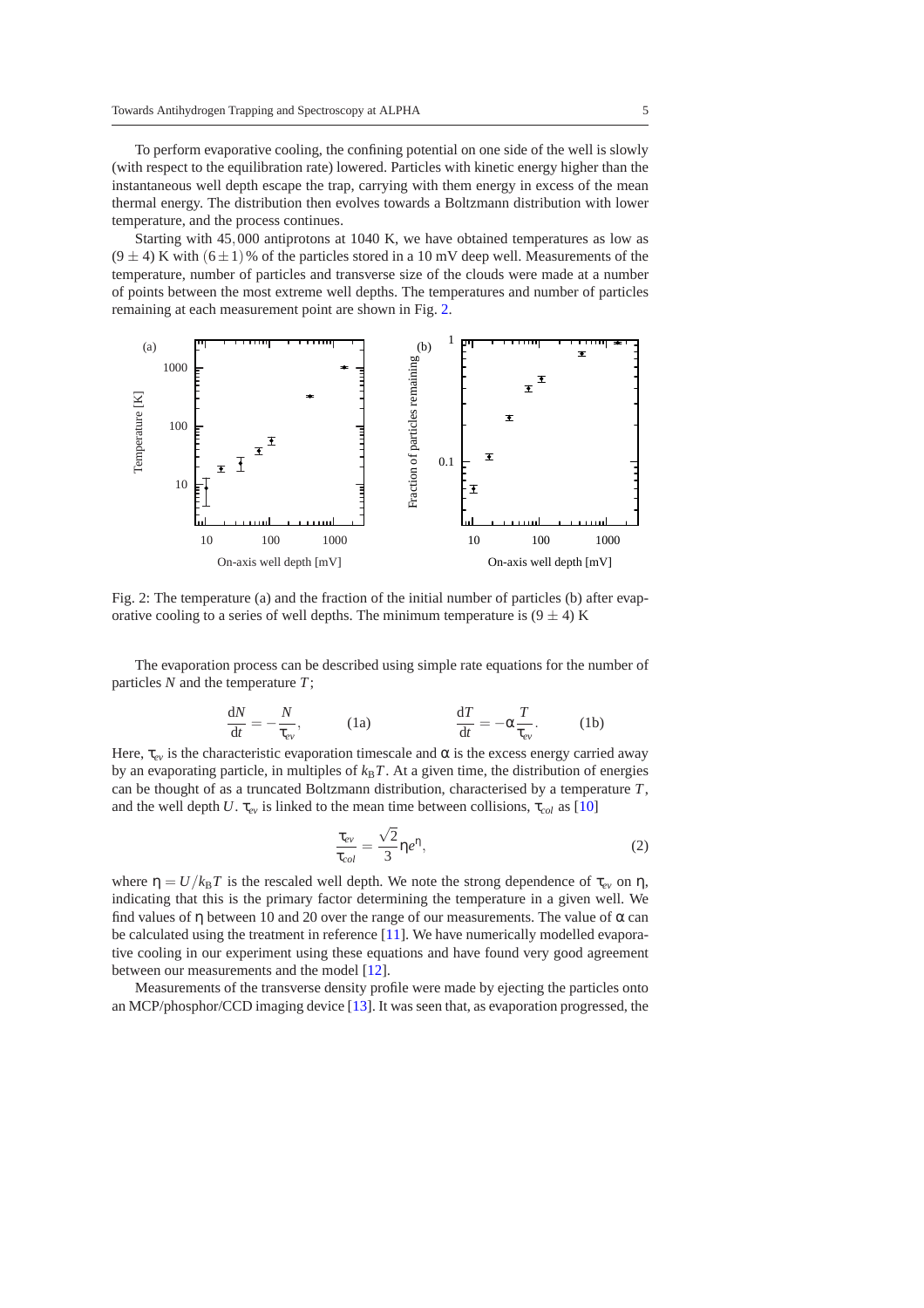cloud radius increased dramatically - see Fig. [3.](#page-5-0) We interpret this effect to be due to escape of the evaporating particles principally from the radial centre of the cloud, and the conservation of the total canonical angular momentum during the subsequent redistribution process. Inside the cloud, the space charge reduces the depth of the confining well. This effect is accentuated closer to the trap axis, with the result that the well depth close to the axis can be significantly lower than further away. The evaporation rate is exponentially suppressed at higher well depths (eqn. [2\)](#page-4-1), so evaporation is confined to a small region close to the axis, causing the on-axis density to become depleted. This is a non-equilibrium configuration, and the particles will redistribute to replace the lost density. In doing so, some particles will move inwards, and to conserve the canonical angular momentum, some particles must also move to higher radii [\[14\]](#page-9-0). Assuming that all loss occurs at  $r = 0$ , the mean squared radius of the particles,  $\langle r^2 \rangle$ , will obey the relationship

<span id="page-5-1"></span>
$$
N_0 \left\langle r_0^2 \right\rangle = N \left\langle r^2 \right\rangle,\tag{3}
$$

where N is the number of particles, and the zero subscript indicates the initial conditions.

As seen in Fig. [3,](#page-5-0) this model agrees very well with the measurements. This radial expansion can be problematic when attempting to prepare low kinetic energy antiprotons to produce trappable antihydrogen atoms, as the energy associated with the magnetron motion grows with the distance from the axis, and the electrostatic potential energy released as the radius expands can reheat the particles. The effect can be countered somewhat by taking a longer time to cool the particles, resulting in a higher efficiency and, thus, a smaller expansion, but we find that the efficiency depends very weakly on the cooling time.

<span id="page-5-0"></span>Fig. 3: The measured size of the antiproton cloud using a MCP/phosphor/CCD device as a function of the number of particles lost. This is compared to the size predicted from eqn [3](#page-5-1)



Colder antiprotons are of great utility in the effort to produce cold antihydrogen atoms. Antihydrogen production techniques can be broadly categorised as 'static' - in which a cloud of antiprotons is held stationary and positrons, perhaps in the form of positronium atoms are introduced [\[15\]](#page-9-1), or 'dynamic' - where antiprotons are passed through a positron plasma [\[16\]](#page-9-2). In the first case, the advantages of cold antiprotons are obvious, as the lower kinetic energy translates directly into lower-energy antihydrogen atoms. In the second case, the colder temperature allows the manipulations used to 'inject' the antiprotons into the positrons to produce much more precisely defined antiproton energies. Indirectly, this will also permit these schemes to produce more trappable antihydrogen.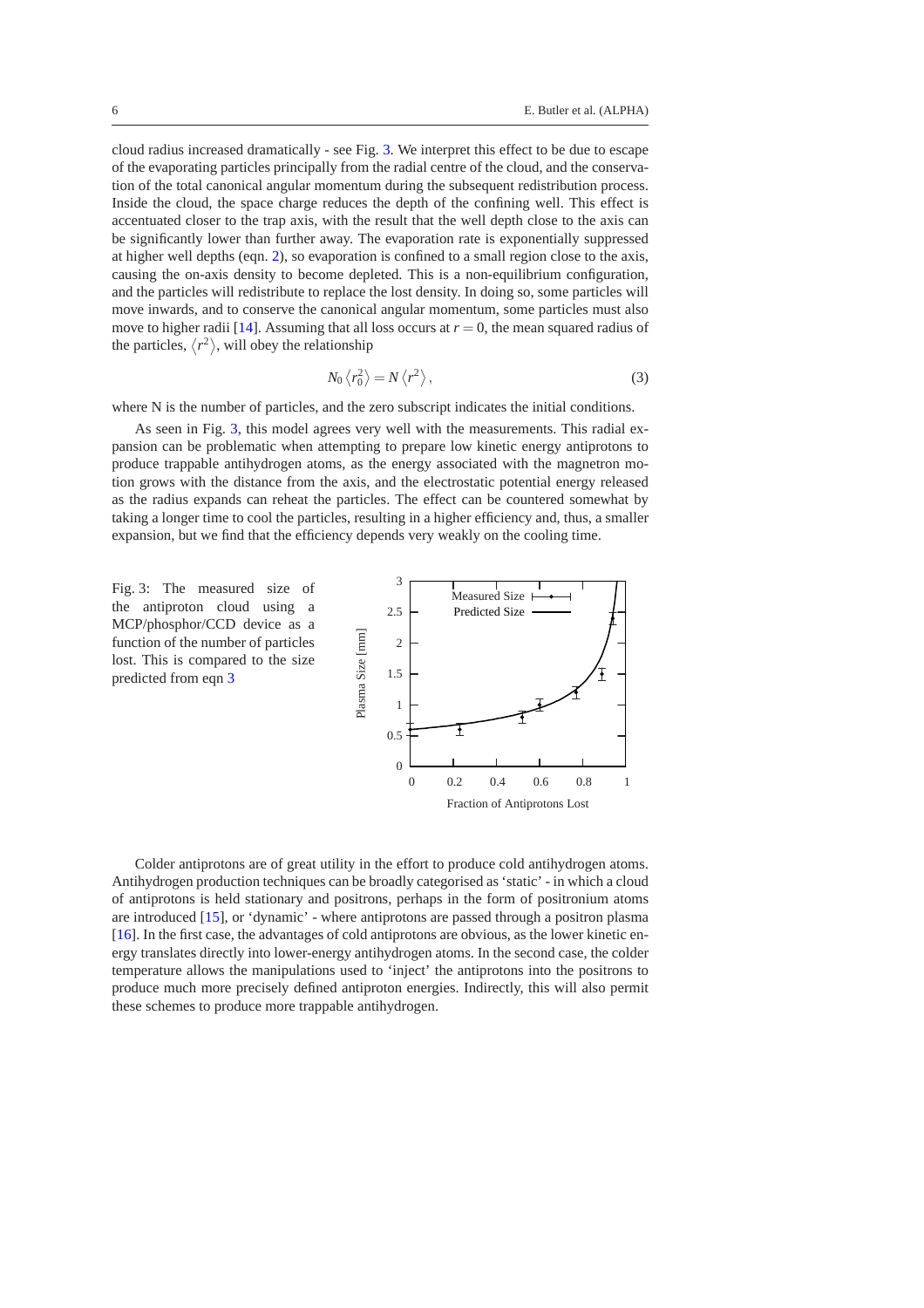### <span id="page-6-0"></span>**5 Annihilation vertex detector**

Among the most powerful diagnostic tools available to experiments working with antimatter are detectors capable of detecting matter-antimatter annihilations. Antiproton annihilations produce an average of three charged pions, which can be detected by scintillating material placed around the trap. The passage of a pion through the scintillator produces photons, which trigger a cascade in a photo-multiplier tube to produce a voltage pulse. Individual voltage pulses can be counted to determine the number of annihilations.

A further technique uses a position-sensitive detector to reconstruct the trajectories of the pions and find the point where the antiproton annihilated (usually called the 'vertex'). The ALPHA annihilation vertex detector comprises sixty double-sided silicon wafers, arranged in three layers in a cylindrical fashion around the antihydrogen production and trapping region. Each wafer is divided into 256 strips, oriented in orthogonal directions on the pand n- sides. Charged particles passing through the silicon result in charge deposits, and the intersection of perpendicular strips with charge above a defined threshold marks the location a particle passed through the silicon.

Each module is controlled by a circuit that produces a digital signal when a charge is detected on the silicon. If a coincidence of modules is satisfied in a 400 ns time window, the charge profile is 'read-out' and digitised for further analysis. Each readout and associated trigger and timing information comprises an 'event'. The pion trajectories are reconstructed by fitting helices to sets of three hits, one from each layer of the detector. The point that minimises the distance to the helices is then identified as the annihilation vertex. An example of an annihilation event is shown in Fig. [4\(](#page-6-1)a).

<span id="page-6-1"></span>Fig. 4: (a) an example reconstruction of an antihydrogen annihilation and (b) a cosmic ray event. The diamond indicates the position of the vertex identified by the reconstruction algorithm, the polygonal structure shows the locations of the silicon wafers, the dots are the positions of the detected hits, and the inner circle shows the radius of the Penning trap electrodes. Also shown are annihilation density distributions associated with antihydrogen production (c, e) and deliberately induced antiproton loss (d, f). (c) and (d) are projected along the cylindrical axis, with the inner radius of the electrodes marked with a white circle, while (e) and (f) show the azimuthal angle φ against the axial position *z*

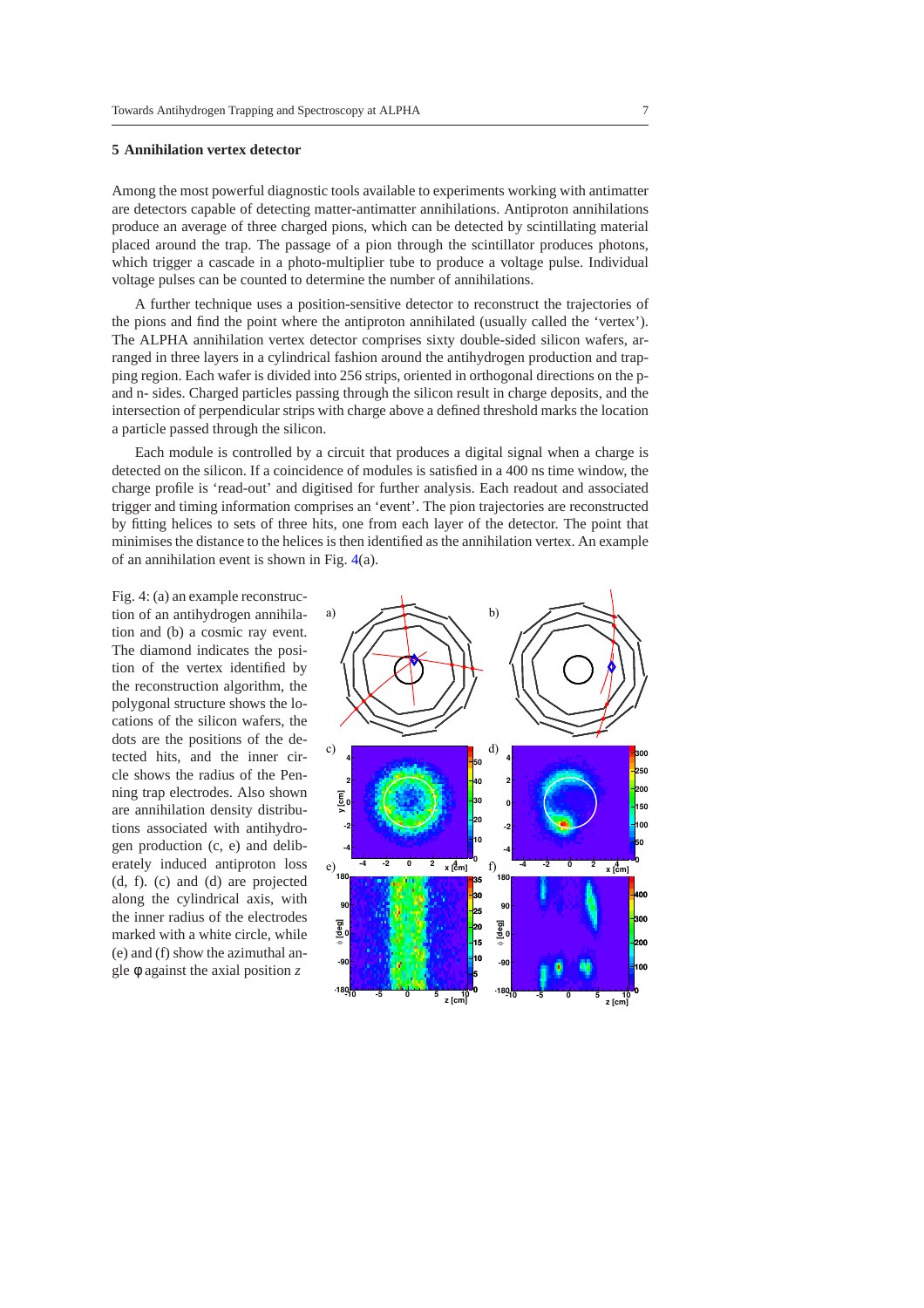Examination of the spatial distributions of annihilations can yield much insight into the physical processes at work. ATHENA established that antihydrogen production resulted in a characteristic 'ring' structure - an azimuthally smooth distribution concentrated at the radius of the trap electrodes  $[17]$ , shown in  $4(c)$  $4(c)$  and (e). In contrast, the loss of bare antiprotons occurred in spatially well-defined locations, called 'hot-spots', examples of which are shown in [4\(](#page-6-1)d) and (f). This was interpreted to be due to microscopic imperfections in the trap elements. These produce electric fields that break the symmetry of the trap and give rise to preferred locations for charged particle loss. When antihydrogen is produced in a multipole field, antiprotons generated by ionisation of weakly-bound antihydrogen also contribute small asymmetries [\[18](#page-9-4)]. These features are present in Fig. [4\(](#page-6-1)c) and (e).

The vertex detector is also sensitive to charged particles in cosmic rays. When passing through the detector, they are typically identified as a pair of almost co-linear tracks (Fig. [4\(](#page-6-1)b)), and can be misidentified as an annihilation. Cosmic-ray events when searching for the release of trapped antihydrogen thus present a background.

To develop a method to reject cosmic ray events, while retaining annihilations, we compared samples of the events using three parameters, shown in Fig. [5.](#page-7-0) Cosmic rays have predominantly two tracks, while antiproton annihilations typically have more. 95% of cosmic events have two or fewer identified tracks, while 58% of antiproton annihilations have at least three. A significant number of antiproton annihilations can have only two tracks, so it is not desirable to reject all these events as background.

<span id="page-7-0"></span>Fig. 5: Comparison of the distributions of event parameters for antiproton annihilations (solid line) and cosmic rays (dashed line). Shown are (a) the number of identified charged particle tracks, (b) the radial coordinate of the vertex, and the squared residual from a linear fit to the identified positions for the events with (c) two tracks and (d) more than two tracks. The shaded regions indicate the range of parameters that are rejected to minimise the p-value as discussed in the text



We determine if the tracks form a straight line by fitting a line to the hits from each pair of tracks, and calculating the squared residual value. As seen in Fig.  $5(c)$  $5(c)$  and (d), cosmic events have much lower squared residual values than annihilations. This is to be expected, since particles from cosmic rays have high momentum and pass through the apparatus and the magnetic field essentially undeflected, while the particles produced in an annihilation will, in general, move in all directions. In addition, annihilations occur on the inner wall of the Penning trap, at a radius of ∼2.2 cm, and as shown in Fig. [5\(](#page-7-0)b), reconstructed annihilation vertices are concentrated here, whereas cosmic rays pass through at a random radius.

By varying the ranges of parameters for which events are accepted, we could optimise the annihilation detection strategy. The point where the 'p-value' – the probability that an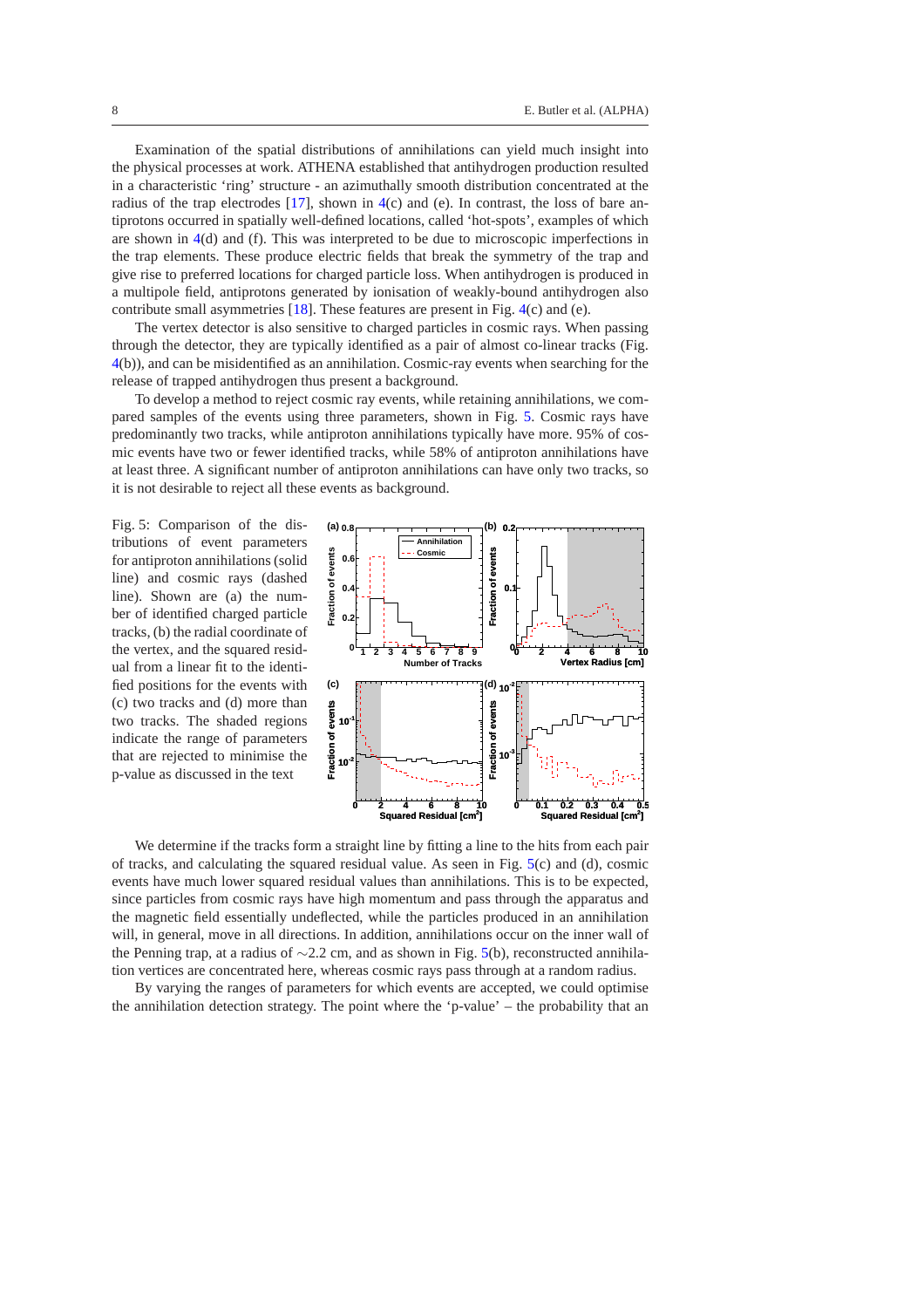observed signal is due to statistical fluctuations in the background  $[19]$  – was minimised requiring the vertex to lie within 4 cm of the trap axis, and the squared residual value to be at least 2 cm<sup>2</sup> or 0.05 cm<sup>2</sup> for events with two tracks and more than two tracks, respectively.

These thresholds reject more than 99% of the cosmic background, reducing the absolute rate of background events to 22 mHz, while still retaining the ability of identify  $\sim$  40% of antiproton annihilations. While this method effectively removes cosmic rays as a source of concern, other background processes, including mirror-trapped antiprotons must also be considered when searching for trapped antihydrogen. Our cosmic-ray rejection method has been applied to data taken from the 2009 ALPHA antihydrogen trapping run, and a full discussion of the results obtained will be made in a forthcoming publication.

### **6 Conclusions and outlook**

In this paper we have described two of the most recent techniques developed by the ALPHA collaboration in our search for trapped antihydrogen. Evaporative cooling of antiprotons has the potential to greatly increase the number of low-energy, trappable atoms produced in our experiment. The use of our unique annihilation vertex imaging detector to discriminate with high power between annihilations and cosmic rays will be a vital tool to identify the first trapped antihydrogen atoms. We have integrated both of these techniques into our experiment and are hopeful of soon being able to report detection of trapped antihydrogen.

**Acknowledgements** This work was supported by CNPq, FINEP/RENAFAE (Brazil), ISF (Israel), MEXT (Japan), FNU (Denmark), VR (Sweden), NSERC, NRC/TRIUMF, AIF (Canada), DOE, NSF (USA), EPSRC and the Leverhulme Trust (UK). We are also grateful to the AD team for the delivery of a high-quality antiproton beam, and to CERN for its technical support.

#### Note added in proof

: Since the preparation of this article, trapping of antihydrogen atoms has been achieved by the ALPHA collaboration [\[20\]](#page-9-6)

### **References**

- <span id="page-8-0"></span>1. M. Amoretti *et al.* (ATHENA), Nature **419**[, 456 \(2002\).](http://dx.doi.org/10.1038/nature01096)
- <span id="page-8-1"></span>2. D. E. Pritchard, [Phys. Rev. Lett.](http://dx.doi.org/10.1103/PhysRevLett.51.1336) **51**, 1336 (1983).
- <span id="page-8-2"></span>3. W. Bertsche *et al.* (ALPHA), [Nuc. Inst. Meth. A](http://dx.doi.org/10.1016/j.nima.2006.07.012) **566**, 746 (2006).
- <span id="page-8-3"></span>4. J. Fajans, N. Madsen, and F. Robicheaux, Phys. Plasmas **15**[, 032108 \(2008\).](http://dx.doi.org/10.1063/1.2899306)
- <span id="page-8-4"></span>5. E. P. Gilson and J. Fajans, Phys. Rev. Lett. **90**[, 015001 \(2003\).](http://dx.doi.org/10.1103/PhysRevLett.90.015001)
- <span id="page-8-5"></span>6. B. R. Beck, J. Fajans, and J. H. Malmberg, [Phys. Plasmas](http://dx.doi.org/10.1063/1.871749) **3**, 1250 (1996).
- <span id="page-8-6"></span>7. D. L. Eggleston *et al.*, [Phys. Fluids B](http://dx.doi.org/10.1063/1.860399) **4**, 3432 (1992).
- <span id="page-8-7"></span>8. M. Amoretti *et al.*, Phys. Rev. Lett. **91**[, 055001 \(2003\).](http://dx.doi.org/10.1103/PhysRevLett.91.055001)
- <span id="page-8-8"></span>9. K. B. Davis *et al.*, [Phys. Rev. Lett.](http://dx.doi.org/10.1103/PhysRevLett.74.5202) **74**, 5202 (1995).
- <span id="page-8-9"></span>10. F. Currell and G. Fussmann, [IEEE Trans. Plasma Sci.](http://dx.doi.org/10.1109/TPS.2005.860072) **33**, 1763 (2005).
- <span id="page-8-10"></span>11. W. Ketterle and N. J. van Druten, Adv. At. Mol. Opt. Phys. **37** (1995).
- <span id="page-8-11"></span>12. G. B. Andresen *et al.* (ALPHA), Phys. Rev. Lett. **105**[, 013003 \(2010\).](http://dx.doi.org/10.1103/PhysRevLett.105.013003)
- <span id="page-8-12"></span>13. G. B. Andresen *et al.* (ALPHA), Rev. Sci. Inst. **80**[, 123701 \(2009\).](http://dx.doi.org/10.1063/1.3266967)